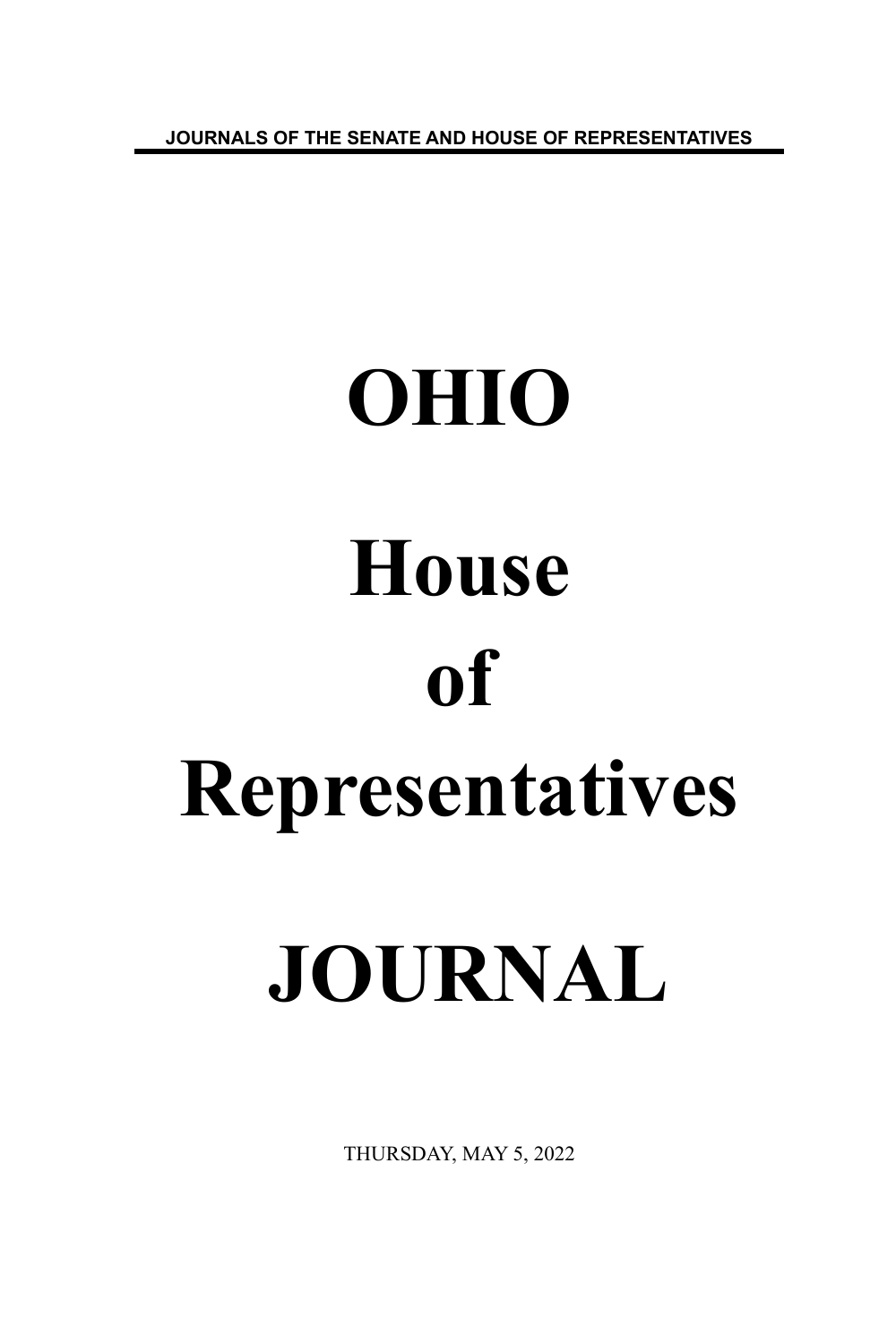# ONE HUNDRED FIFTY-THIRD DAY Hall of the House of Representatives, Columbus, Ohio **Thursday, May 5, 2022, 9:00 o'clock a.m.**

The House met pursuant to adjournment.

Pursuant to House Rule No. 23, the Clerk called the House to order.

Representative Baldridge was selected to preside under the Rule.

The journal of the previous legislative day was read and approved.

#### **INTRODUCTION OF BILLS**

The following bills were introduced:

**H. B. No. 641 -** Representative Skindell.

Cosponsors: Representatives Humphrey, Miller, A., Troy, Lepore-Hagan, O'Brien, Ingram, Smith, K., Hicks-Hudson, Brent, Galonski, Davis, West.

To amend sections 3501.05, 3501.11, 3503.14, 3503.20, and 3503.28 and to enact section 3509.11 of the Revised Code to create a permanent absent voter list.

**H. B. No. 642 -** Representatives Smith, K., Weinstein. Cosponsors: Representatives Russo, Skindell, Lepore-Hagan, Brent, Lightbody, Smith, M.

To amend sections 122.075, 125.831, 125.834, 125.836, 4511.101, 5537.30, and 5735.40 of the Revised Code to generally require all state motor vehicles purchased after December 31, 2029, to be powered by electricity exclusively.

Said bills were considered the first time.

# **REPORTS OF STANDING AND SELECT COMMITTEES AND BILLS FOR SECOND CONSIDERATION**

Representative Galonski submitted the following report:

The standing committee on Civil Justice to which was referred **H. B. No. 441**-Representatives Wiggam, Cutrona, et al., having had the same under consideration, reports it back as a substitute bill and recommends its passage.

RE: REGARDS INTERACTIVE COMPUTER SERVICES AND SOCIAL MEDIA CENSORSHIP

| BRETT HUDSON HILLYER | AL CUTRONA              |
|----------------------|-------------------------|
| DARRELL KICK         | <b>BRIAN E. LAMPTON</b> |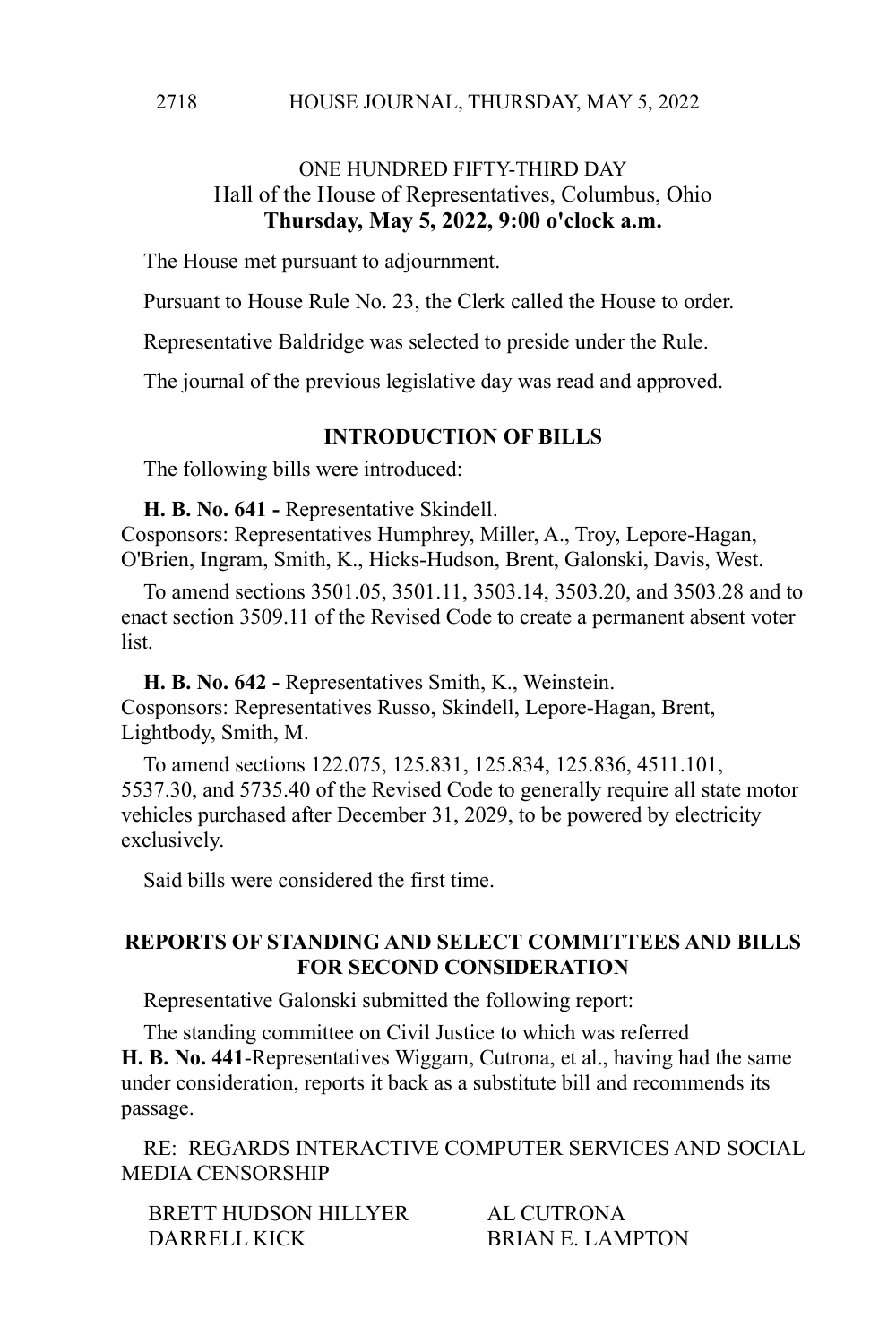DEREK MERRIN BRIAN STEWART D. J. SWEARINGEN ANDREA WHITE

The following members voted "NO"

TAVIA GALONSKI DONTAVIUS L. JARRELLS DAVID LELAND MICHAEL J. SKINDELL

The report was agreed to.

The bill was ordered to be engrossed and placed on the calendar.

Representative Galonski submitted the following report:

The standing committee on Civil Justice to which was referred **H. B. No. 567**-Representatives Stewart, Brown, et al., having had the same under consideration, reports it back with the following amendment and recommends its passage when so amended.

RE: REQUIRE COMMON PLEAS COURT DOCKET TO APPEAR ON CLERK'S WEB SITE

Representative Hillyer moved to amend the title as follows:

Add the names: "Galonski, Kick, Leland, Merrin, Skindell, White"

Representative Stewart moved to amend as follows:

In line 4 of the title, after "each" insert "civil"

In line 47, delete "may, but"; delete the second ","

In line 48, delete "the" and insert "either of the following: (a) The"

In line 49, after "relations" insert ", the juvenile court,"

In line 50, after "court" insert ";

(b) If the court does not have a division of domestic relations, the general docket in civil cases pertaining to domestic relations"

The motion was agreed to and the bill so amended.

BRETT HUDSON HILLYER TAVIA GALONSKI AL CUTRONA DONTAVIUS L. JARRELLS DARRELL KICK BRIAN E. LAMPTON DAVID LELAND DEREK MERRIN MICHAEL J. SKINDELL BRIAN STEWART D. J. SWEARINGEN ANDREA WHITE

The report was agreed to.

The bill was ordered to be engrossed and placed on the calendar.

2719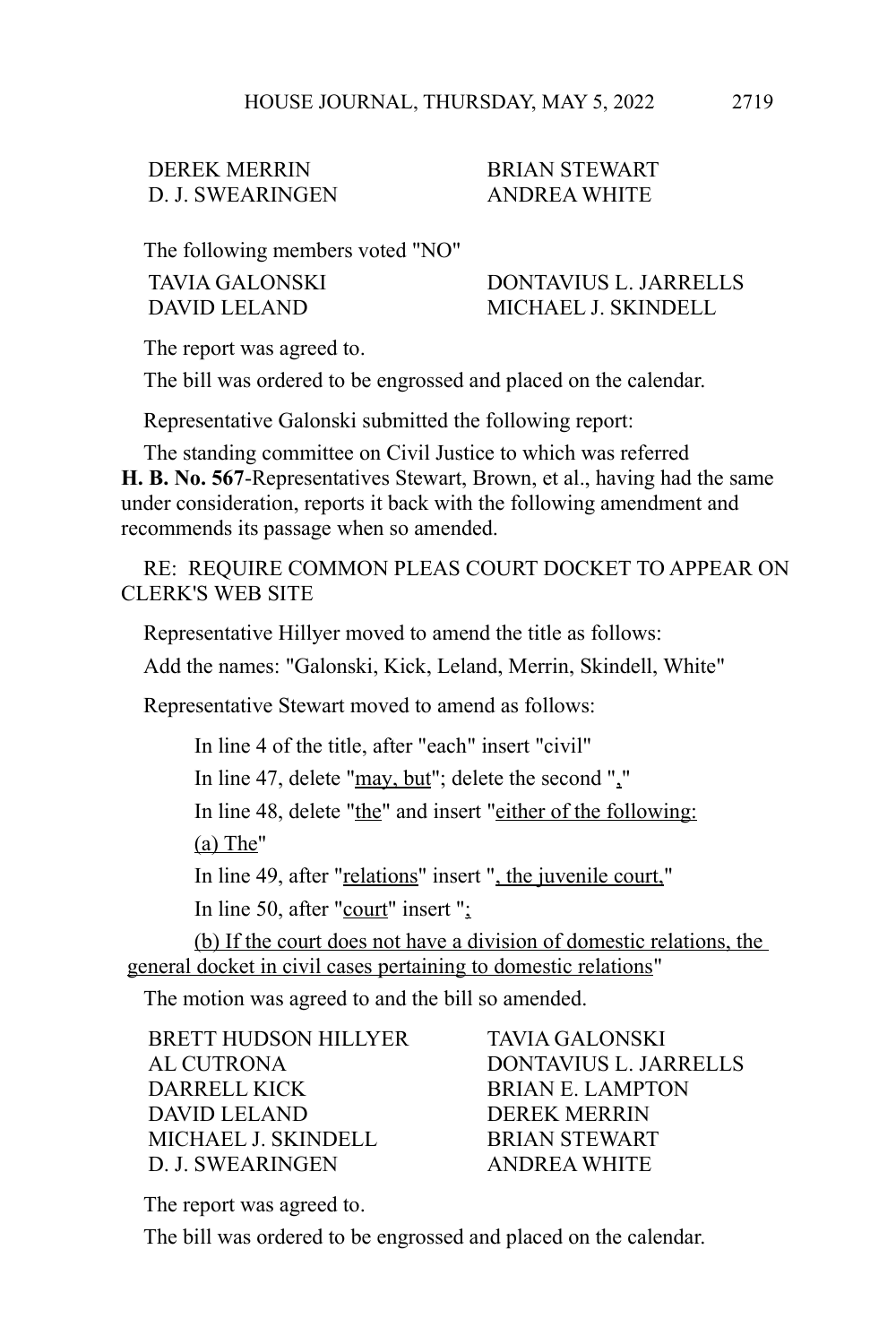#### HOUSE JOURNAL, THURSDAY, MAY 5, 2022 2720

Representative Galonski submitted the following report:

The standing committee on Civil Justice to which was referred **Sub. S. B. No. 61**-Senators Blessing, Antonio, et al., having had the same under consideration, reports it back as a substitute bill and recommends its passage.

RE: REGARDS CONDOS, PLANNED COMMUNITIES, AND THE NEW COMMUNITY LAW

Representative Hillyer moved to amend the title as follows:

Add the names: "Hillyer, Skindell"

BRETT HUDSON HILLYER TAVIA GALONSKI<br>AL CUTRONA DONTAVIUS L. JAF BRIAN E. LAMPTON DAVID LELAND DEREK MERRIN MICHAEL J. SKINDELL BRIAN STEWART D. J. SWEARINGEN ANDREA WHITE

DONTAVIUS L. JARRELLS

The following member voted "NO"

DARRELL KICK

The report was agreed to.

The bill was ordered to be engrossed and placed on the calendar.

# **MESSAGE FROM THE SPEAKER**

Pursuant to House Rules 13, 28, and 30, the Speaker hereby makes the following changes to the House standing committee on Civil Justice:

Remove Representative Crossman; appoint Representative Jarrells.

#### **MESSAGE FROM THE SPEAKER**

Pursuant to Section 107.12(D)(1)(d) of the Ohio Revised Code, the Speaker of the House hereby re-appoints the following individual to the Advisory Board of the Governor's Office of Faith-Based and Community Initiatives:

Appoint Chip Weiant.

#### **MESSAGE FROM THE SPEAKER**

Pursuant to Article XI Section  $01(A)(4)$  of the Ohio Constitution – and upon conclusion of the required oath – the Speaker of the House hereby appoints the following individual to the Ohio Redistricting Commission:

Appoint Representative LaRe.